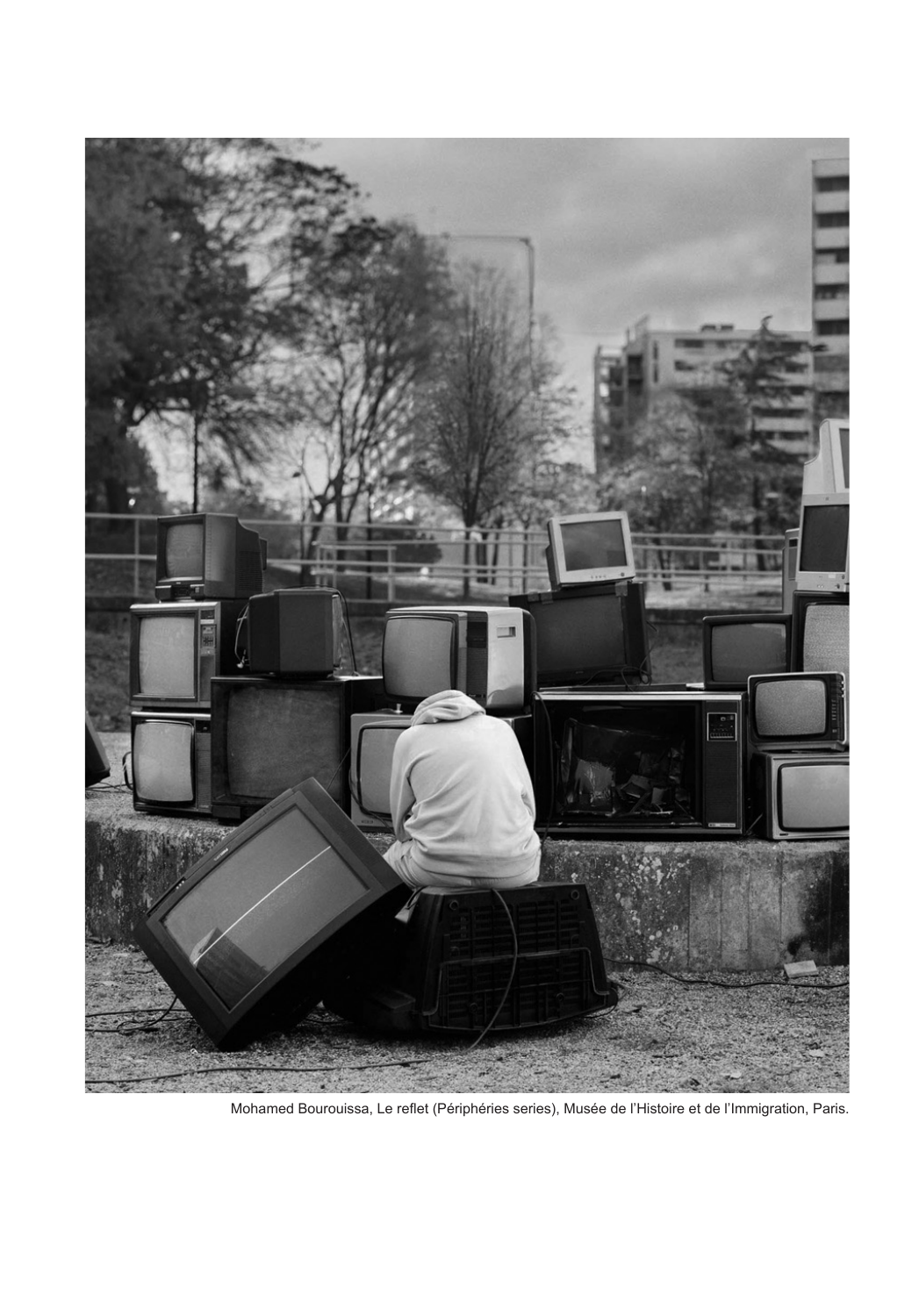## The Mediterranean, A Mix of Cultures?

**Isona Passola.** President of the International Association of Independent Audiovisual Producers of the Mediterranean (APIMED)

In opposition to the uniformity of the language and culture of the Anglo-Saxon world, it is important to reassert the complex and difficult diversity of today's Mediterranean as a virtue, certainly hard to manage, but with its inherent nobility: knowing how to look into the eyes of the Other, with understanding and consideration and expect the same in return. This objective was behind the gestation of Medimed, the only Euro-Mediterranean documentary market that exists today. The funding system of this market, which makes co-production essential, thus fosters dialogue between producers from the two shores of the Mediterranean. Moreover, we must highlight the major participation of women in this project since its beginnings, both directors and creators.

When Dani Karavan, the Israeli visual artist, was given the Catalan National Prize for Culture in 2015 for his monument to Walter Benjamin in Portbou, he exclaimed: "The olive trees should be our borders!" We all invoke the Mediterranean identity as a desire and we should assess, based on practical experiences more than voluntarisms, if this desire is possible.

It is clear that, beyond the landscape, the climate and the salty sea, we Mediterraneans can only share our endeavours by land and by sea thanks to a feeling of neighbourhood, long before aeroplanes made people from all over the world neighbours. But before this happened we experienced many years, many centuries of contacts, in short, loves and hates, familiarities and kinships, and all this leaves a series of epigenetic marks that we acquire through culture and are inherited and are not easily erased. There must be something good about these contacts when the Mediterranean cultural legacy is what the – for now – powerful and influential Western world has made its own.

But which epigenetics have we inherited from the cradle of Western culture or, rather, which one remains?

We name the Mediterranean and we name a universe! But what is certain is that the sea is an agora of exchanges and that water equals fecundity, and this sea of ours has been crossed in all the cultural directions of history: from North to South; from East to West; by Arabs, Jews and Christians; by paganism and religion… Otherwise, how do we understand the coexistence of witchcraft and the underworld with science, the birth of mathematics and articulated thought, the invention of logic as an instrument of everyday use and at the same time as a system that structures the idea of the world? This suggests a diverse and very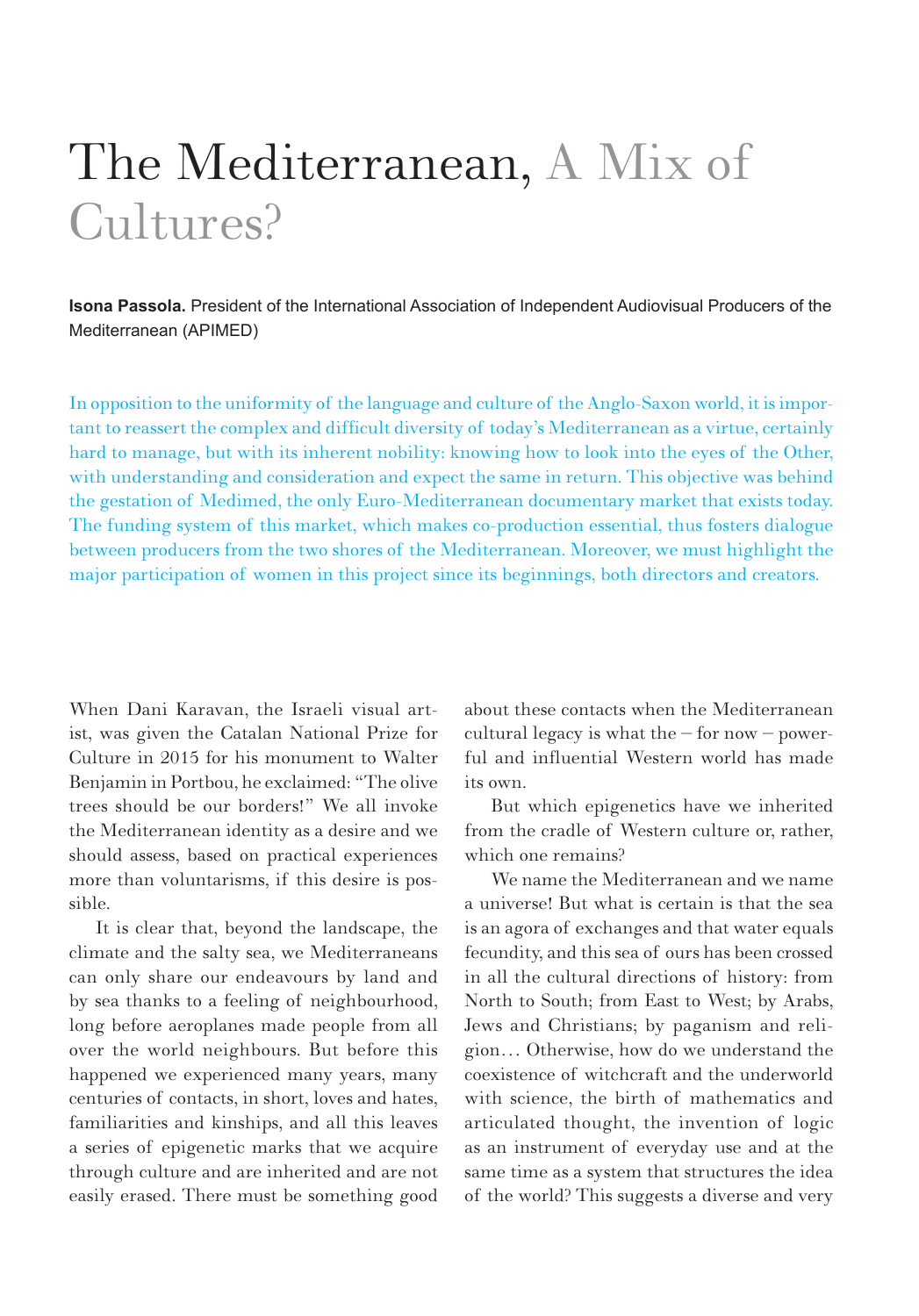complex web that encompasses all the virtues of complexity. In opposition to the uniformity of the language and culture of the Anglo-Saxon world, so subject to Mediterranean cultural inheritance, we have to reassert the difficult diversity of today's Mediterranean as a virtue. Certainly hard to manage, but with its inherent nobility: knowing how to look into the eyes of the Other with understanding and consideration and expect the same in return. Because in the end complexity makes human beings more generous, more open, richer and wiser.

In opposition to the uniformity of the language and culture of the Anglo-Saxon world, so subject to Mediterranean cultural inheritance, we have to reassert the difficult diversity of today's Mediterranean as a virtue

Culture, put simply, is the main characteristic that differentiates human beings from animals, because it drives critical thought from aesthetic emotion. If we leave to one side the anthropological vision of culture, the classification of culture into diverse and well-defined arts is established in the classical Mediterranean. Now that so many classifications have gone up in smoke with the emergence of artificial intelligence and its infinite inventorying capacity, everyone is subject to defined cultural disciplines, just as our Greek ancestors were. The only thing we have added to sculpture, painting, architecture, literature, dance and music is the seventh art, cinema, and, by extension, audiovisual art, which has turned out to be the one that, drinking from all the others, has been more influential because of its reach, which is why we call it mass culture.

From the perspective of this enormous influence of audiovisual art as a tool of discussion and dialogue, and keen to expand the space we occupied, in 2000, the Catalan Association of Film Producers, which I chaired, joined APIMED, the International Association of Independent Audiovisual Producers of the Mediterranean, founded a year before in Montpellier. We established its headquarters in the Catalan Institute of the Mediterranean, the original name of the IEMed, and under the motto "We don't talk about the Mediterranean, we make it!" we created a Euro-Mediterranean documentary market in Sitges, with the help of the European Union MEDIA Programme, the Catalan Government and the Spanish Ministry of Culture. With this very old idea of the agora, the market to exchange ideas and projects, we have rediscovered the civil society of the Mediterranean.

It will soon be 16 years since Medimed got underway, the only documentary market that exists. The European Union, which in audiovisual terms went from strengthening the Mediterranean identity to supporting eastern countries, has continued to support Medimed, given the results achieved and the success of the initiative, both in terms of the participation of producers, around two hundred every year, and the interest it has awakened from television channels.

The documentary can cover themes ranging from geographical and anthropological issues to the subject that makes it more powerful and attractive: conflict. Unfortunately, our sea, which has no tides and, therefore, should be an example of stability, is actually a well of inspiration and a source that has given life to very important documentaries about the tragic conflicts taking place in it, and that have made it a beacon of news for all the television channels of the world.

When we look at the list of the three hundred documentaries produced over these 16 years, its funding system is worthy of interest and study. Through cooperation, this system has made the establishment of a passionate dialogue between the producers from both shores compulsory in order to reach not only